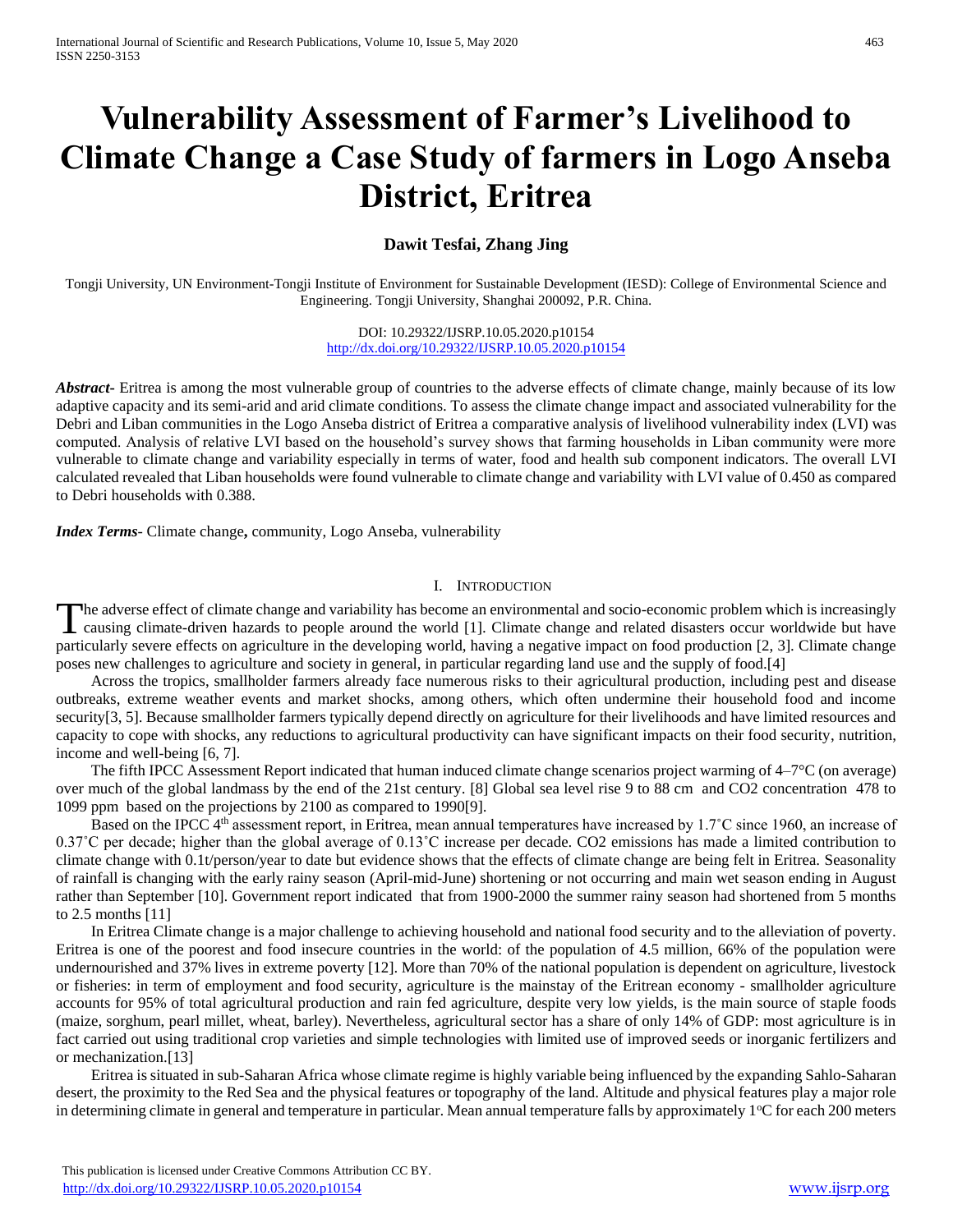rise in elevation.[14] The harvest depends highly the amount on rainfall. Scarcity of rain, therefore, leads to food insecurity. Agriculture and pastoralism are the main source of livelihood for about 80 percent of Eritrea population. [15].

 Eritrea is among the most vulnerable groups of countries to the adverse effects of climate change, mainly because of its low adaptive capacity and its semi-arid and arid climate conditions.[16] Vulnerability assessment describes a diverse set of methods used to systematically integrate and examine interactions between humans and their physical and social surroundings.[17].

 Past studies on vulnerability in Eritrea have mostly been focused on national sub-sectoral level of climate change impact on socioeconomic impact.[14] most studies tried to measure vulnerability by using State-Pressure-Impact-Adaptation model which is a more appropriate approach to assess the climate change impacts and vulnerability on the main socio-economic sectors and the populations dependent on it. This model allows a logical sequence of cause and effect analysis of what is happening and what may happen due to climate change and it measured vulnerability to extreme climatic events using national aggregates without household level data. [14].

 our study is therefore intended to fill the aforementioned gap by employing household data to analyze farmers' vulnerability to climate change and variability using the livelihood vulnerability Index (LVI) frameworks approach to understand vulnerability to climate change as it provides a basis for investigating both the key components that make up livelihoods and the contextual factors that influence them. The LVI is designed to provide development organizations, policy makers, and public health practitioners with a practical tool to understand demographic, social, and health factors contributing to climate vulnerability at the community or community level[18]. This study is opted to assess level of livelihood influenced by climate change and variability using relative of LVI valuation of the households. Because the adaptive capacity of the community is, dependent upon the resources of the region. Adaptive capacity of a local area in turn is determined by politics, culture, economics, environment and other conditions. [19] [20] Local ability to adapt can be influenced by the way resources are managed and the financial, technical and information resources of the community and region [21, 22]

#### II. METHODS

#### **Study area description**

 Sub region Logo Anseba is a sub region in the western part of Gash Barka of Eritrea. The sub region is bordered by the Anseba, Maekel and Debub regions. It has an altitude between 1600–2400 meters above sea level, with a semi-arid climate. The total population of Logo Anseba is 33,446; it is composed of 13 local administrative sites, and 22 villages. Most of the inhabitants of Logo Anseba live by farming, cultivating wheat, sorghum, finger millet and pulses. During the dry season from November to March, the inhabitants perform other work such as trade and construction. Logo Anseba is the origin for one of the main rivers, the Barka River, which flows all the way into [Sudan](http://en.wikipedia.org/wiki/Sudan) [23]. Owing to the characteristics of topography and climatic variations, Logo Anseba is one of severely vulnerable part of the country. Most of the inhabitants of Logo Anseba live by farming, cultivating wheat, sorghum, finger millet and pulses. During the dry season from November to March, the inhabitants perform other work such as trade and construction.

#### **Data Collection**

 The study employed both primary and secondary data. The primary data was collected from the farming households in Debri and Liban communities in the Logo Anseba communities in Eritrea. The primary data was gathered through field survey of randomly selected households. Based on a sample size calculation with finite population. For the household survey 215 respondents were selected. The field survey was carried out by disseminating a combination of an open and closed structured questionnaire as well as interview. The questionnaire was first discussed with the technical staff of the Ministry of Agriculture in the region and later used to interview the selected respondents in both Debri and Liban communities. A secondary data was also collected from the Ministry of Agriculture of Logo Anseba sub region branch on the precipitation and temperature over a period of 2009-2018. This statistical data was used to assess vulnerability due natural disasters and variability which is one of the components indicators used to calculate farmer's livelihood vulnerability index (LVI). Different documents regarding adaptation policies and sectoral vulnerability assessment was also collected.

### **Calculation of LVI**

 In demonstrating the vulnerability of the farming households in Logo Anseba Sub region to climate change and variability a balanced weighted approach was used to compute the livelihood vulnerability index (LVI) which was developed by Hahn et al (2009)[18].

The Livelihood Vulnerability context is important to understand vulnerability to climate change because it provides a basis for investigating both the key components that make up livelihoods and the contextual factors that influence them. For the livelihood vulnerability assessment of Debri and Liban communities the LVI calculation includes eight major components: Socio-demographic profile, Livelihood strategies, Social networks, water, Health, Food, Production and Natural Disasters and Climate Variability. Each major component contains several sub component which are indicators for household's livelihood. Since the sub component are the result of different scales it needs to be standardized as an index using equation (1) and make ready for LVI calculation of each component (see Appendix A)

$$
Index S_{di} = \frac{S_c - S_{min}}{S_{max} - S_{min}} \tag{1}
$$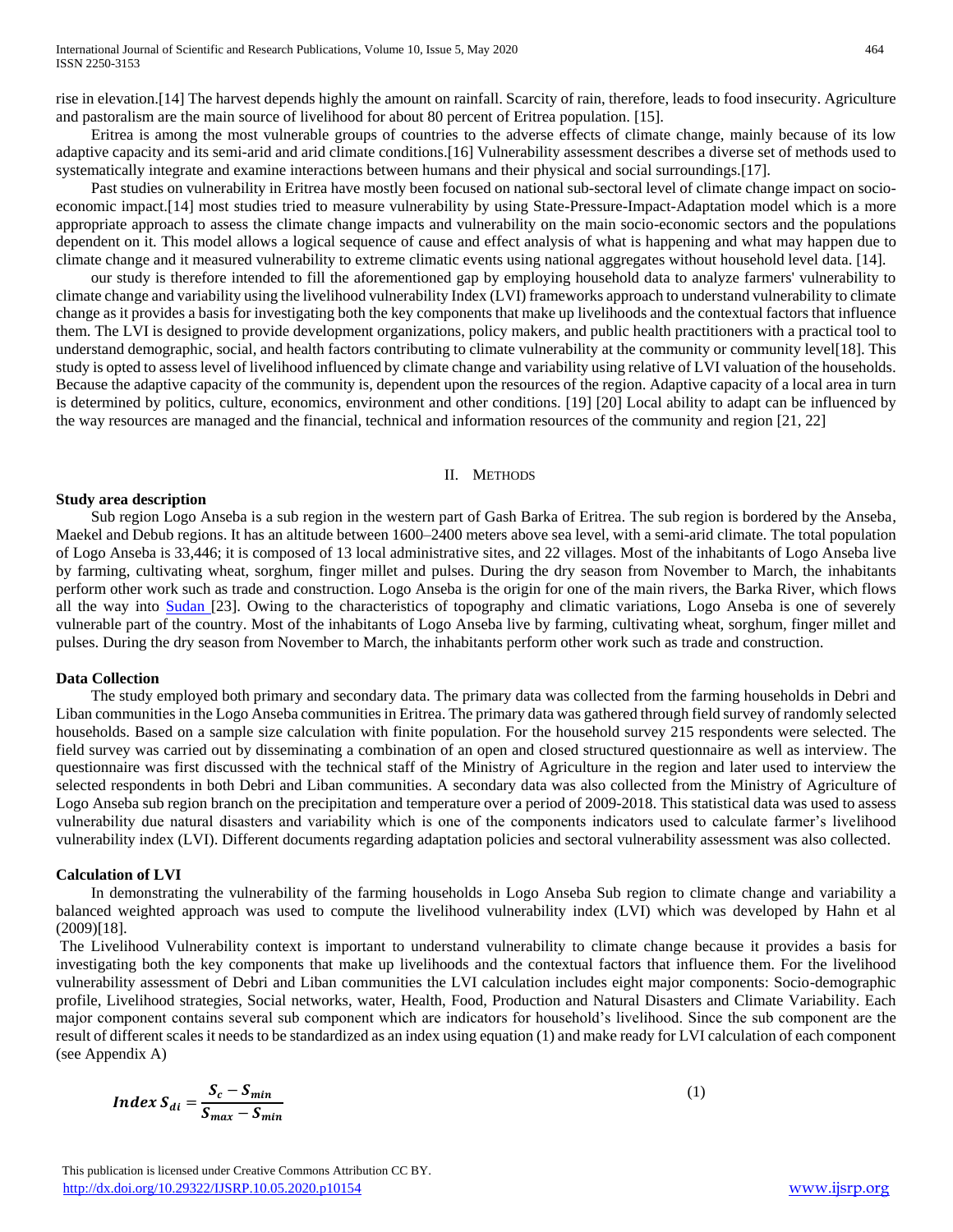International Journal of Scientific and Research Publications, Volume 10, Issue 5, May 2020 465 ISSN 2250-3153

Where  $S_{di}$  is the observed value of sub component for community d, S min and S max are minimum and maximum values respectively of each sub component determined from the households in each community.

 After each observed sub component value is standardized, it needs to be averaged using equation (2) to find the induces of each major component

$$
M_{di} = \frac{\sum_{i=1}^{n} index s_{di}}{n}
$$
 (2)

Where  $M_d$  is one of the eight major components for community d [Socio-demographic profile (SDP), Livelihood strategies (LS), Social networks (SN), water (W), Health (H), Food(F), Production (P) and Natural Disasters and Climate Variability (NDCV)], index  $S_{di}$  represents the indexed sub-components values and n is the number of sub-components in each major component. When the value of each of the eight major components for both communities were calculated then they were averaged using equation 3

to get the communities level of livelihood vulnerability index (LVI) Table 3

$$
LVI_h = \frac{\sum_{n=1}^{n} W_{M_i} Md_i}{\sum_{i=1}^{8} WM_i}
$$
\n(3)

Which is expressed as;

$$
LVI_h = \frac{w_{SDP}SDP_d + w_{LS}LS_d + w_{SN}SN_d + w_WW_d + w_HH_d + w_FF_d + w_PP_d + w_{NDCV}NDCV_d}{w_{SDP} + w_{LS} + w_{SN} + w_W + w_H + w_F + w_P + w_{NDCV}}
$$
(4)

where  $LVI<sub>h</sub>$ , the Livelihood Vulnerability Index for community d, equals the weighted average of the eight major components. The weights of each major component, W<sub>Mi</sub>, are determined by the number of sub-components that make up each major component and are included to ensure that all sub-components contribute equally to the overall LVI [18] . In this study, the LVI is scaled from 0 (least vulnerable) to 0.8 (most vulnerable). For illustrative purposes, a detailed example of calculating the Natural Disaster and climatic variability (NDCV) major component for the LVI for one of the Debri community is presented in Appendix A.

## **IPCC Framework for Calculating LVI**

 The alternative method for calculating LVI incorporated the IPCC vulnerability definition by grouping all major components under exposure, adaptive capacity, and sensitivity taken as contributing factors for livelihood vulnerability to climate change and variability. Each major component comprised several subcomponents or indicators, the same as in the LVI. (see Appendix B) Similar to LVI, equations (1) - (4) were also used to calculate the LVI-IPCC. However Instead of using one weighted average, this

method calculated three weighted averages of the major sub-components according to the three contributing factors as explained using equation (5):

$$
CF_d = \frac{\sum_{i=1}^{n} W_{M_i} M_{d_i}}{\sum_{i=1}^{n} W_{M_i}}
$$
(5)

where  $CF_d$  is an IPCC-defined contributing factor (exposure, sensitivity, or adaptive capacity) for community d,  $M_{di}$  are the major components for community d indexed by i,  $W_{Mi}$  is the weight of each major component, and n is the number of major components in each contributing factor. Once exposure, sensitivity, and adaptive capacity were calculated, the three contributing factors were combined using equation (6)

$$
LVI - IPCC = (e_d - a_d) * S_d
$$
 (6) where  $e_d$  is the

calculated exposure score for community d (equivalent to the Natural Disaster and Climate Variability major component), a is the calculated adaptive capacity score for community d (weighted average of the Socio-Demographic, Livelihood Strategies, and Social Networks major components), and *S* is the calculated sensitivity score for community d (weighted average of the Heath, Food, and Water major components) (Table 2). For illustrative purposes, a detailed example of calculating LVI-IPCC of Liban community is presented in Appendix **D**.

#### III. RESULT AND DISCUSSION

## **LVI: Debri versus Liban**

 The major components and the composite LVI for each community are presented in Table 3. The results revealed that the vulnerability indices of the major component ranged from 0.10 to 0.758. In the vulnerability index of the socio-demographic profile

 This publication is licensed under Creative Commons Attribution CC BY. <http://dx.doi.org/10.29322/IJSRP.10.05.2020.p10154> [www.ijsrp.org](http://ijsrp.org/)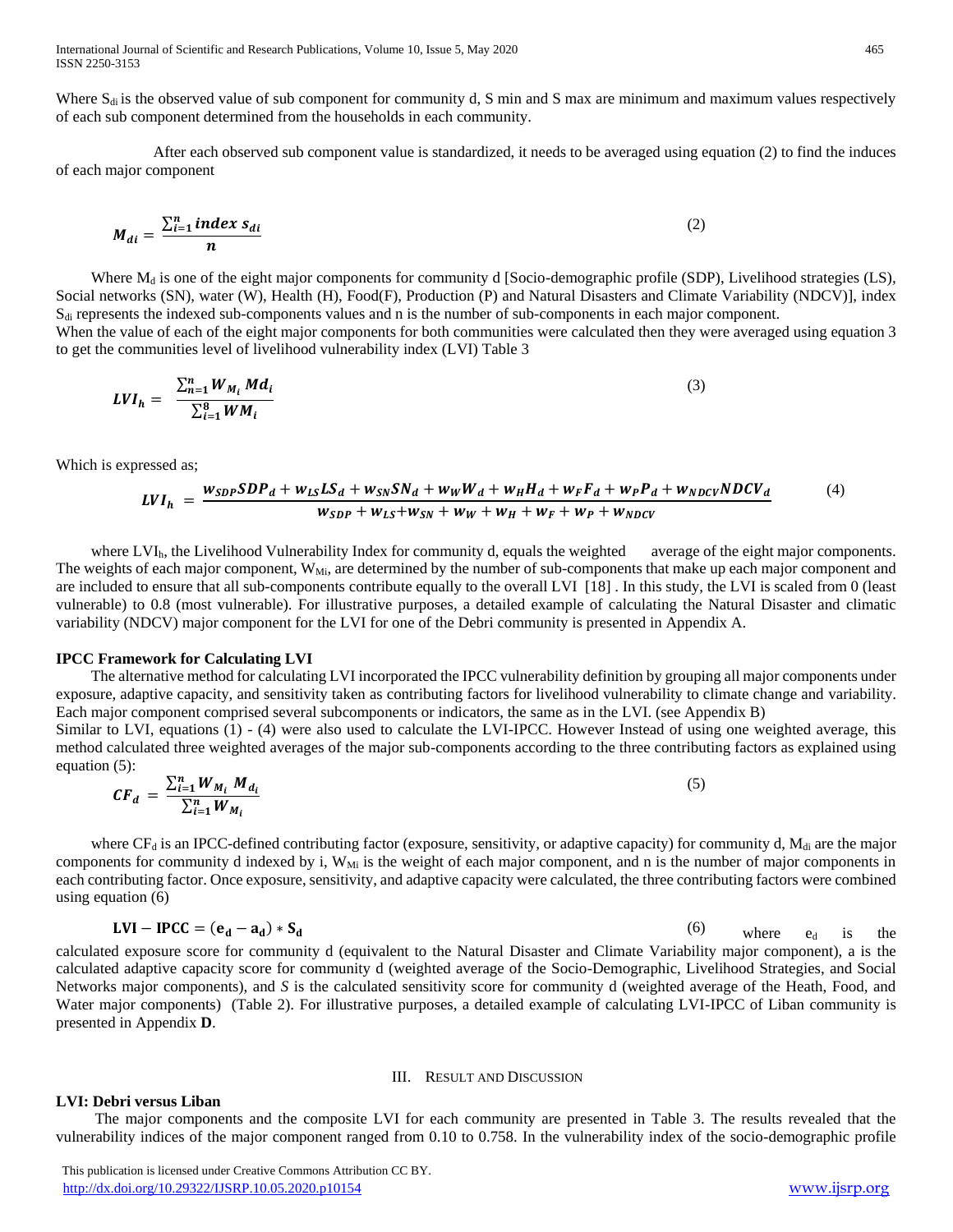component of the LVI the result showed that the dependency ratio was higher for Debri (0.152) than Liban (0.138). However, Liban Showed grater vulnerability (0.435) on the socio-demographic profile index than Debri (0.428). This could be due to the fact that the population proportion < 15 and >65 years members of the household family is relatively grater in Debri than Liban. About 73.4 % of the household heads in both communities had no any formal educational background. Even though formal education obtained by the smallholder farmers is sought to play an important role to better realize possible solutions for different climate related calamities, the indigenous knowledge coupled with the various training and extension services make a difference to the vulnerability of climate stresses. Average reported age of Debri female household heads was  $46.1 \pm 10$  years as compared to  $47 \pm 7$  years in Liban.

 The second major component was the livelihood strategy which is composed of three sub-component indicators. The Liban community showed greater vulnerability (0.582) founded from the average agricultural livelihood diversification index than Debri (0.391). This indicates that the Debri community are involved in more agricultural livelihood activities. When the value of the sub components in the livelihood strategy were aggregated Liban showed grater vulnerability (0.558) than did Debri (0.535). Based on the percentage of households with family members working in different communities, Liban showed grater vulnerability (0.433) than Debri (0.318). This signifies that more households in Liban have more family members working in other communities than Debri which is 43.3% and 31.8 % respectively. The Debri community have higher percentage of households dependent solely on agriculture as a source of income (89.5%) as compared to Liban which is (65.8%). This could be due to the fact that Debri have a better agronomic practices and relatively well agricultural infrastructures such as dams. This means Debri community are less likely to be vulnerable to potential climatic stresses because they are involved in many diversified agricultural activities which have twofold benefits, as a source of income and as a means easing for adoption of climate change strategy.

| <b>Major Components</b>      | Sub components                                                                                             |              | <b>Composite value</b> | <b>Index value</b> |       |
|------------------------------|------------------------------------------------------------------------------------------------------------|--------------|------------------------|--------------------|-------|
|                              |                                                                                                            | <b>Debri</b> | Liban                  | <b>Debri</b>       | Liban |
| Socio-demographic<br>profile | Dependency ratio                                                                                           | 0.152        | 0.138                  | 0.438              | 0.435 |
|                              | Percent of female-headed households                                                                        | 0.179        | 0.183                  |                    |       |
|                              | Average age of female-head of household                                                                    | 0.725        | 0.647                  |                    |       |
|                              | Percent of households where head of household has not<br>attended school                                   | 0.695        | 0.77                   |                    |       |
| Livelihood strategies        | Percent of households with family member working in a<br>different community                               | 0.831        | 0.975                  | 0.706              | 0.738 |
|                              | Percent of households dependent solely on agriculture as a<br>source of income                             | 0.895        | 0.658                  |                    |       |
|                              | Average agricultural livelihood diversification index                                                      | 0.391        | 0.582                  |                    |       |
| Social networks              | Average receive: give ratio                                                                                | 0.226        | 0.214                  | 0.735              | 0.721 |
|                              | Average borrow: lend money ratio                                                                           | 1            | 1                      |                    |       |
|                              | Percent of households that have not gone to their local<br>government for assistance in the past 12 months | 0.98         | 0.95                   |                    |       |
| water                        | Percent of households reporting water conflicts                                                            | 0.11         | 0.8                    | 0.299              | 0.461 |
|                              | Percent of households that utilize a natural water source                                                  | 0.9          | 0.45                   |                    |       |
|                              | Average time to water source                                                                               | 0.063        | 0.57                   |                    |       |
|                              | Percent of households that do not have a consistent water<br>supply                                        | 0.211        | 0.41                   |                    |       |
|                              | Inverse of the average number of liters of water stored per<br>household                                   | 0.211        | 0.079                  |                    |       |
| Health                       | Average time to health facility in min. (on foot)                                                          | 0.12         | 0.073                  | 0.100              | 0.164 |
|                              | Percent of households with family member with chronic illness                                              | 0.095        | 0.091                  |                    |       |
|                              | Percent of households where a family member had to miss                                                    | 0.073        | 0.067                  |                    |       |
|                              | work or school in the past 6 months due to illness                                                         |              |                        |                    |       |
|                              | Average malaria exposure*prevention index                                                                  | 0.112        | 0.26                   |                    |       |
| Food                         | Percent of households dependent solely on the family farm for<br>food                                      | 0.842        | 0.975                  | 0.243              | 0.343 |
|                              | Average number of months households struggle to find food                                                  | 0.186        | 0.435                  |                    |       |
|                              | Percent of households that do not save crops                                                               | 0.063        | 0.1                    |                    |       |
|                              | Percent of households that do not save seeds                                                               | 0.053        | 0.042                  |                    |       |
|                              | Average Crop Diversity Index                                                                               | 0.070        | 0.163                  |                    |       |
| Production                   | Percent of households that use drought resistant crop varieties<br>to adapt climate change                 | 0.821        | 0.692                  | 0.758              | 0.730 |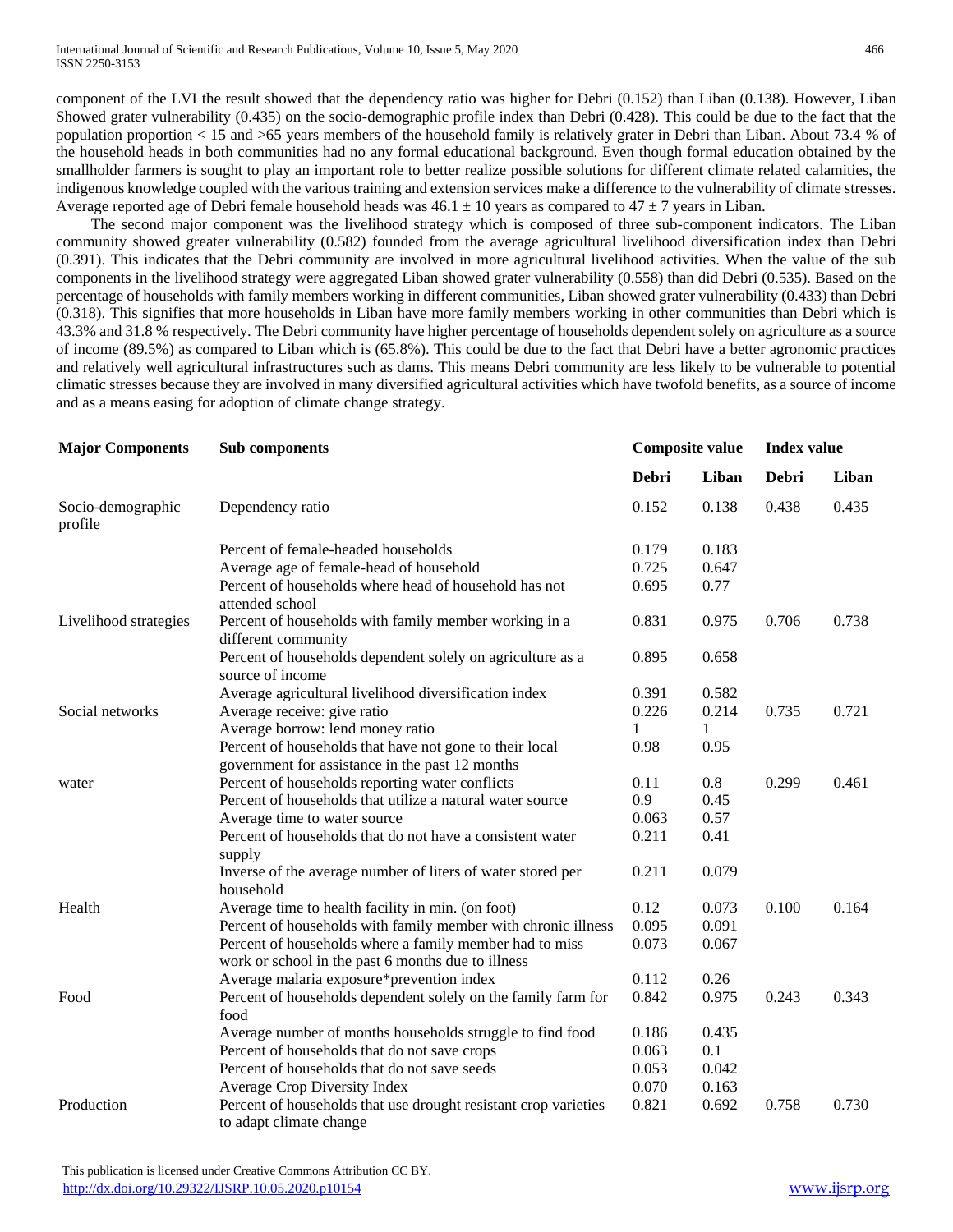|                       | <b>Overall LVI</b><br>$\mathbf{H}$ <b>TTP</b> $\mathbf{r}$ $\mathbf{n}$ $\mathbf{r}$ $\mathbf{r}$       |       |       | 0.407 | 0.465 |
|-----------------------|---------------------------------------------------------------------------------------------------------|-------|-------|-------|-------|
|                       | $(2009 - 2018)$                                                                                         |       |       |       |       |
|                       | Mean standard deviation of monthly average precipitation                                                | 0.302 | 0.317 |       |       |
|                       | minimum daily temperature (2009-2018)                                                                   |       |       |       |       |
|                       | Mean standard deviation of monthly average of average                                                   | 0.455 | 0.491 |       |       |
|                       | maximum daily temperature (2009-2018)                                                                   |       |       |       |       |
|                       | Mean standard deviation of monthly average of average                                                   | 0.321 | 0.357 |       |       |
|                       | flood or drought since last 6 years                                                                     |       |       |       |       |
|                       | Percent of households with an injury or death as a result of                                            |       | 0.092 |       |       |
| Climate Variability   | pending natural disasters since last 6 years                                                            |       |       |       |       |
| Natural Disasters and | Percent of households that did not receive a warning about the                                          | 0.832 | 0.917 | 0.386 | 0.435 |
|                       | produce(pest/weed/disease)                                                                              |       |       |       |       |
|                       | Percentage of household facing problems related to climate<br>change before and/or after harvesting the | 0.694 | 0.767 |       |       |
|                       |                                                                                                         |       |       |       |       |

*Table 3 Indexed sub-components, major components, and overall LVI for Debri and Liban Communities, Eritrea*

 The third major component was social networks which consisted of three sub components. The result of the Social networks indicators has showed similarities in both communities. Despite the fact that there is a tradition of helping each other in the communities, the household respondents in both communities reported that they have not borrowed or lent money among themselves in the given onemonth time. The result also showed that the Percent of households that have not gone to their local government for assistance in the past 12 months was 98% and 95% in Debri and Liban respectively. When the sub components in the social networks were aggregated, the result showed Liban households was to some extent vulnerable (0.728) than Debri households (0.725). Lately Debri community has made an attempt to organize themselves into cooperatives, producer groups and different community development groups through which help would be shared among themselves.

 The fourth major component was water which consisted five sub components. The overall vulnerability index of the water component indicate that Liban was vulnerable (0.481) than Debri (0.299). The percentage of household reporting water conflict in their community showed Liban was more vulnerable (0.8) than Debri households (0.11). With respect to utilization of natural water sources such as rivers and lakes Debri showed greater vulnerability (90%) than Liban (55%). The LVI vulnerability also showed that Liban scored high vulnerability (0.42) for the percent of households that do not have a consistent water supply than Debri (0.211). In Debri the community constructed two dams one with the help of the government and one through contribution by the community members in and outside the country. As a result, Debri reported minimum average travelling time 33.8±17 minutes to the water source as compared to Liban 64.1 $\pm$  minutes. Consequently, Liban store more average number of liters of water per household 200 $\pm$ 150 liters than average number of liters of water per household in Debri 120±80 liters.

 The fifth major component was health which comprise four sub component indicators namely, average time to health facility in minutes (on foot), Percent of households with family member with chronic illness, Percent of households where a family member had to miss work or school in the past 6 months due to illness and average malaria exposure prevention index. The vulnerability index of the health component of the LVI showed that Liban households was more vulnerable (0.164) than Debri (0.1). However, based on the indicator of average time to health facility Debri showed more vulnerability (0.12) than Liban (0.073). The percentage of households where a family member had to miss work school or work in the last six months was slightly greater for Debri (9.3%) than Liban (6.7%). With regard to the percentage of household with chronic illness in the family the result showed similar value 9.5 % and 9.1% for Debri and Liban respectively.

 The sixth major component was food comprising five sub component. Based on the percent of households dependent solely on the family farm for food, Liban was more vulnerable (0.975) than Debri (0.842). Average number of months households struggling to find food is greater for Liban 5.22 months than Debri 2.53 months. In Debri 2 ha land was allocated for every member of the community for crop and vegetable production using drip irrigation from the constructed dams. The average crop diversity index showed that Liban was more vulnerable (0.163) than Debri (0.070). when the sub component indicators were aggregated Liban showed more vulnerability (0.349) as compared to Debri (0.386). higher value of vulnerability was recorded for the percent of storing crop and seed in Liban (10% and 6.3%) than Debri (6.3% and 5.3%) respectively.

 The seventh major component was production which comprise two sub component indicators. The percent of households that use drought resistant crop variety to adapt the changing climate was greater in Debri with index 0.821 as compared to Liban households 0.692.with regard to percent of households facing problems related to climate stress before and/or after harvest such as weed pest infestation and diseases, Liban recorded greater vulnerability index (0.767) than did Debri (0.694). Crop production is highly sensitive to climate. It is affected by long-term trends in average rainfall and temperature, interannual climate variability, shocks during specific phenological stages, and extreme weather events (IPCC, 2012). Some crops are more tolerant than others to certain types of stresses, and at each phenological stage, different types of stresses affect each crop species in different way[24]. As climate changes, crop production strategies must change too. Overall, the result showed that Liban recorded more production vulnerability (0.771) than Debri (0.740)

 The eighth major component was natural disaster and climate variability which consist five sub component indicators. when all the subcomponent indexes were aggregated Liban showed more vulnerable (0.410) to natural disasters and climatic variability than did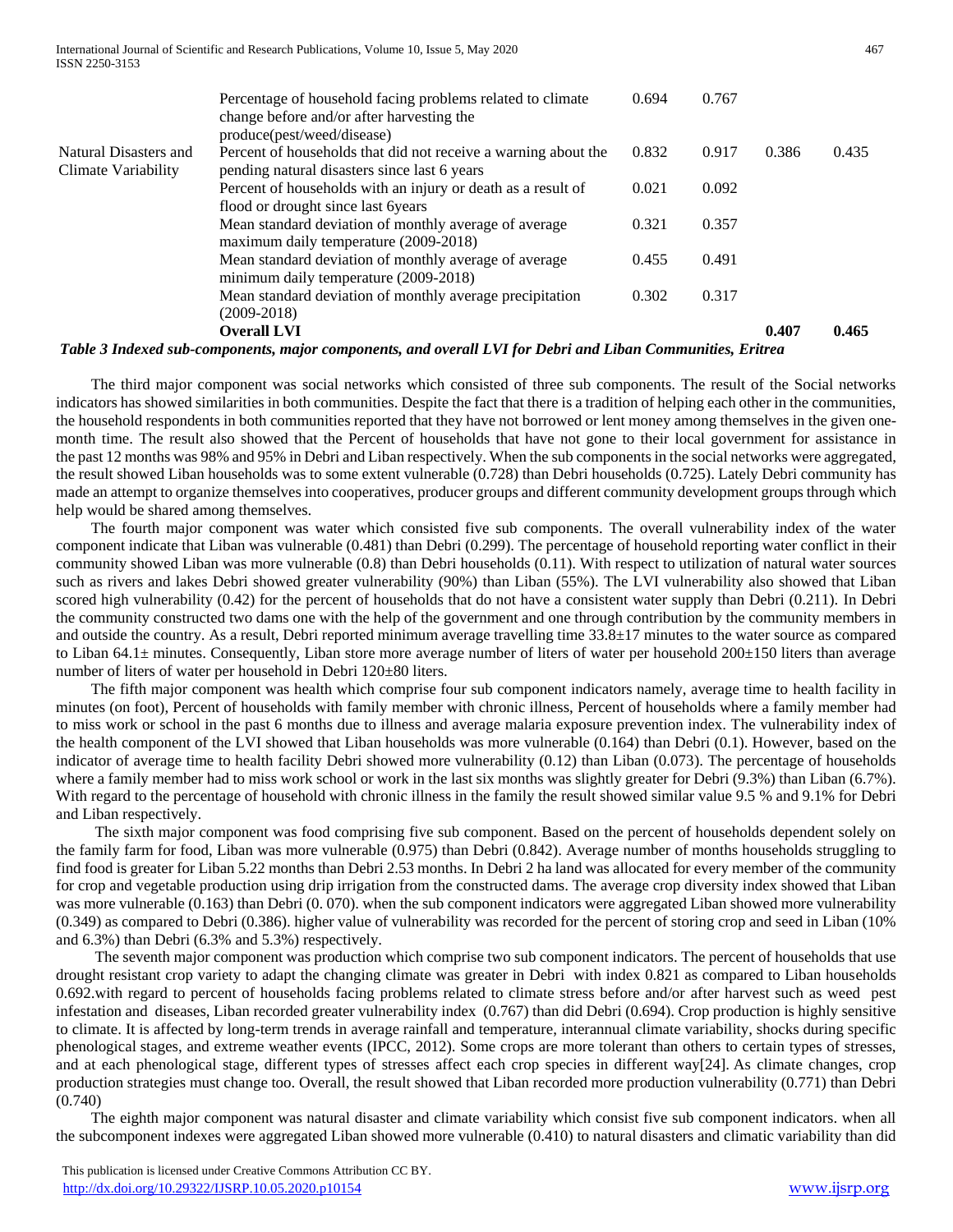Debri (0.386). The percent of households that do not receive a warning about the pending natural disaster in 6-year time was high in both communities with indices 0.83 for Debri and 0.85 for Liban. This signifies that the early warning system in the country is a weak. Vulnerability index value recorded for Debri and Liban with regard to the mean standard deviation of monthly average precipitation (for 2009-2018) were 0.302 and 0.314 respectively. Mean standard deviation of monthly average of average maximum daily temperature (2009-2018) for Debri and Liban were (0.327,0.357) and minimum (0.455,0.491) respectively.

 The result of this study revealed both communities in the logo Anseba sub region were vulnerable to the effects of climate change and variability. But the degree of vulnerability varied with the two communities. The vulnerability of the major components illustrated by the spider diagram as shown in Figure 3 presented information on which household's characteristic contribute most to the climate change variability in each community. The vulnerability spider diagram ranges between zero (least vulnerable) and 0.8 (extremely vulnerable). Accordingly, Liban was more vulnerable in terms of food, health and water components. Whereas for the other components both communities showed comparable vulnerability.

# *Figure 3 Vulnerability spider diagram of the major components of the LVI for Debri and Liban communities Source: Authors' computations from Field Survey (2019)*

 The overall livelihood indices of the major components for Debri and Liban were 0.388 and 0.450. This means that Liban households were more vulnerable than Debri households. The significance of this vulnerability as shown in Table 4 is expressed in the two-sample t*-*test of the livelihood components and descriptive statistical data for the major components of LVI (Table 5)



# *Table 4 Statistical summary of the difference in mean LVI*

 This publication is licensed under Creative Commons Attribution CC BY. <http://dx.doi.org/10.29322/IJSRP.10.05.2020.p10154> [www.ijsrp.org](http://ijsrp.org/)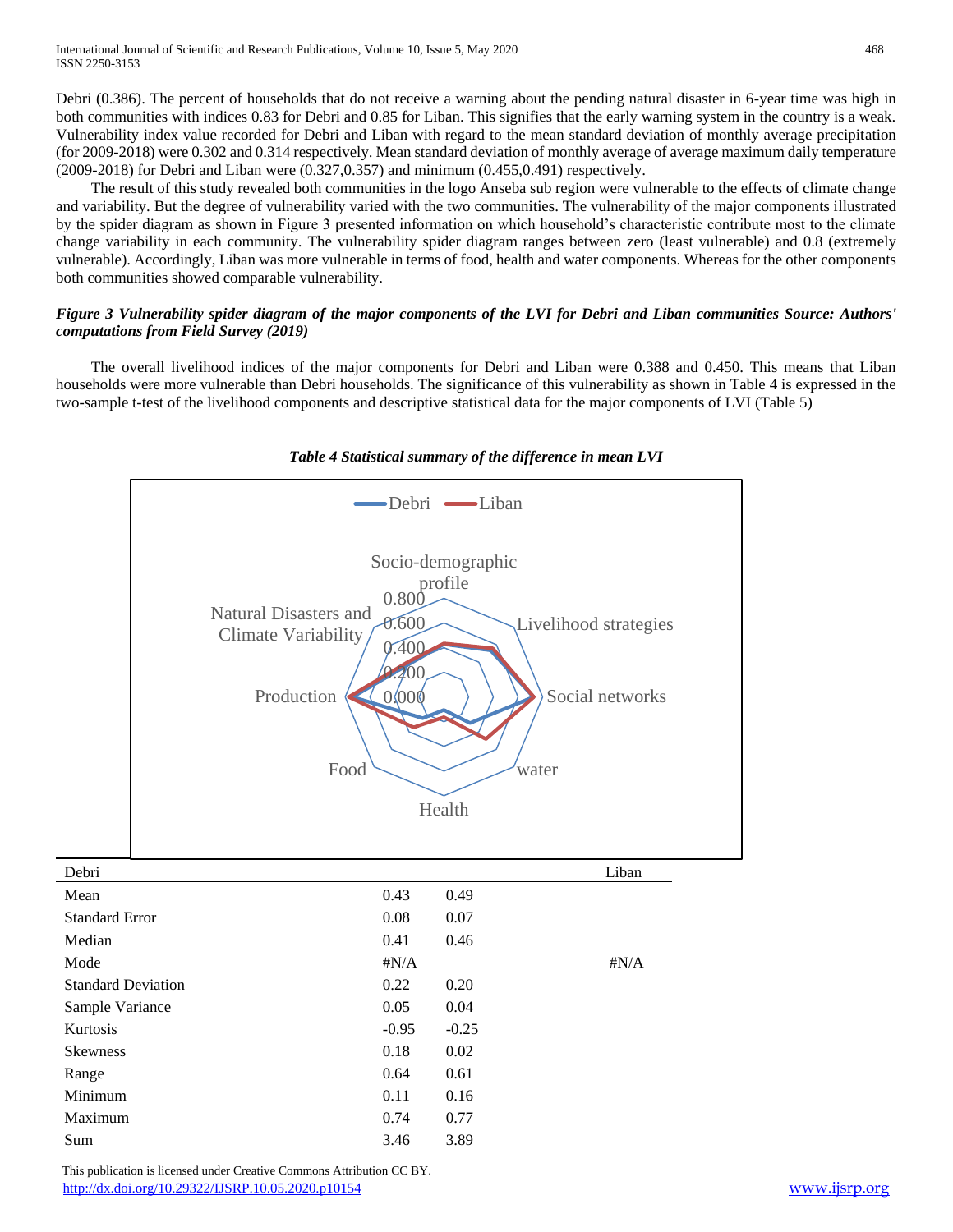| Count                    | 8.00 | 8.00 |
|--------------------------|------|------|
| Confidence Level (95.0%) | 0.19 | 0.17 |

|                       |                                                               |              | Debri                       |                 | Liban     |              |                           |
|-----------------------|---------------------------------------------------------------|--------------|-----------------------------|-----------------|-----------|--------------|---------------------------|
|                       |                                                               |              |                             |                 |           |              |                           |
|                       | Mean                                                          |              | 0.43                        |                 | 0.49      |              |                           |
|                       | Variance                                                      |              | 0.05                        |                 | 0.04      |              |                           |
|                       | <b>Observations</b>                                           |              | 8.00                        |                 | 8.00      |              |                           |
|                       | Pooled Variance                                               |              | 0.05                        |                 |           |              |                           |
|                       | Contributing factors ypoth avec Mean Artference               | Major        | 0.00                        | Number          | of<br>sub |              | contributing factor value |
|                       | df                                                            |              | Component Val $\theta^{00}$ | component       | per       |              |                           |
|                       | t Stat                                                        |              | $-0.51$                     | major component |           |              |                           |
|                       | $P(T \le t)$ one-tail                                         |              | 0.31                        |                 |           |              |                           |
|                       | t Critical one-tail                                           |              | 1.76                        |                 |           |              |                           |
|                       | $P(T \le t)$ two-tail                                         | <b>Debri</b> | Liban0.62                   |                 |           | <b>Debri</b> | Liban                     |
|                       | Adaptive Capacity <sup>t Crig</sup> 681d Werkbaraphic profile | 0.428        | 0.43 $\frac{2.14}{ }$       |                 |           | 0.549        | 0.560                     |
|                       | Livelihood strategies                                         | 0.535        | 0.558                       | 3               |           |              |                           |
|                       | Social networks                                               | 0.725        | 0.728                       | 3               |           |              |                           |
| sensitivity           | water                                                         | 0.299        | 0.481                       | 5               |           | 0.288        | 0.396                     |
|                       | Health                                                        | 0.105        | 0.164                       | 4               |           |              |                           |
|                       | Food                                                          | 0.243        | 0.347                       | 5               |           |              |                           |
|                       | Production                                                    | 0.740        | 0.771                       | $\overline{2}$  |           |              |                           |
| <b>Exposure</b>       | Natural Disasters and Climate<br>Variability                  | 0.385        | 0.406                       | 5               |           | 0.385        | 0.406                     |
| <b>LVI-IPCC value</b> |                                                               |              |                             |                 |           | $-0.0472$    | $-0.0609$                 |

*Table 5 Results of two-sample t-test of the difference in mean LVI*

From the result of the *t*-test the stress level of Liban community ( $M = 0.49$ , SD= 0.20, n=8) was hypothesized to be greater than the stress level of Debri Community ( $M = 0.43$ , SD= 0.22, n=8). This difference was significant,  $t(14) = 2.14$ ,  $p = 0.31$ (one tail)**LVI**-**IPCC: Debri versus Liban** 

 The LVI-IPCC analysis for the two communities reflects comparable results (Debri -0.0472, Liban -0.0609). This indicates that, in terms of climate change and variability, Liban households was more vulnerable than Debri households. The LVI-IPCC was calculated by grouping the eight major components into three categories namely Exposure, sensitivity and adaptive capacity (table 6) *(Table 6) LVI–IPCC contributing factors calculation for Debri and Liban communities, Logo Anseba Eritrea*

 The IPCC definition of vulnerability, which takes into account the three contributing factors of climate change and variability, is presented in the vulnerability triangle as shown in figure 4. The value ranges from 0 (low contributing factor) and 0.6 (high contributing factor). The vulnerability triangle shows that Liban households were more exposed and sensitive to climate change and variability.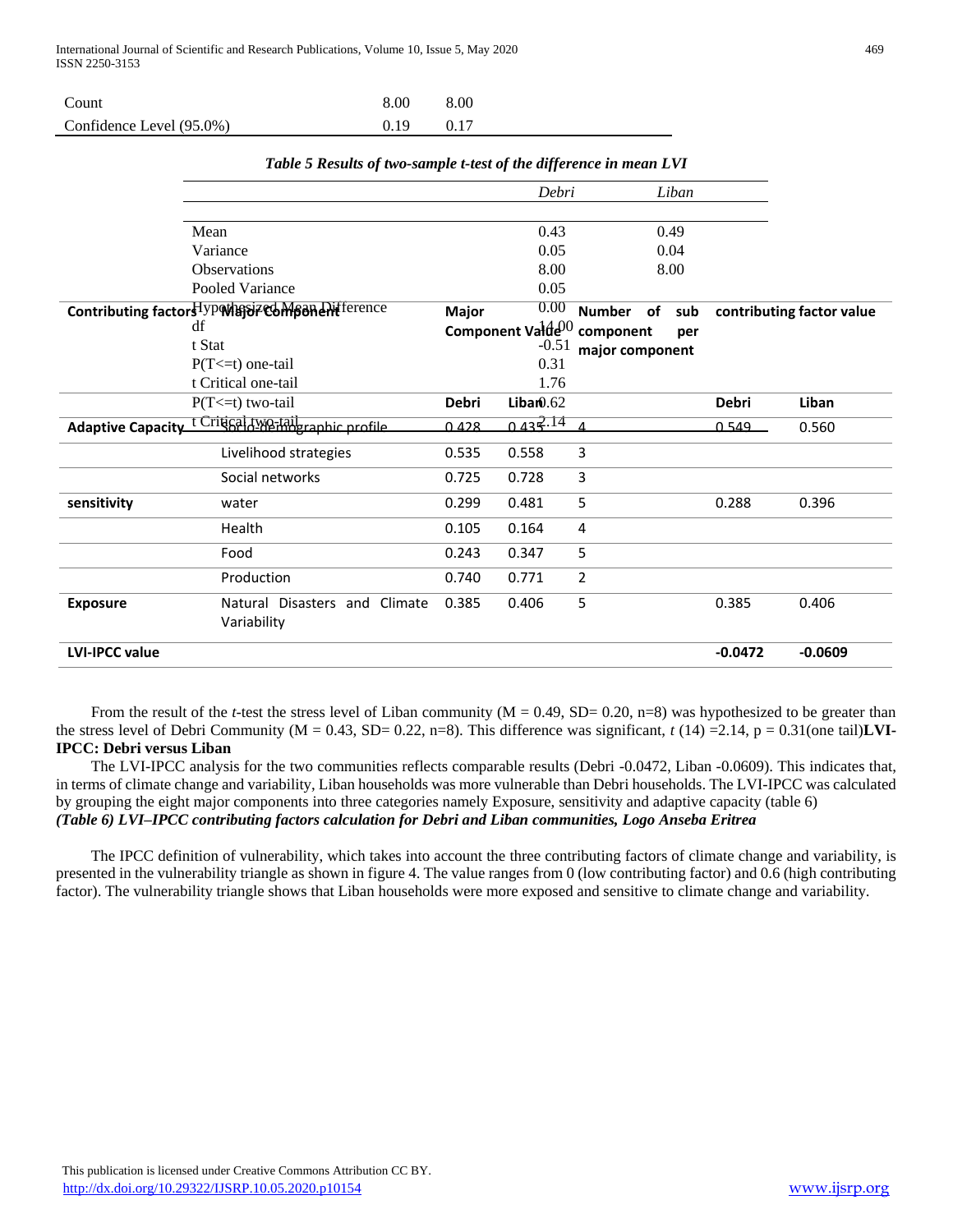

*Figure 4 Vulnerability Triangle Diagram of LVI-IPCC for Debri and Liban Communities Source: Authors' computations from Field Survey (2019)*

 The result again showed that there was a difference between the LVI-IPCC computed for the Debri and Liban Communities (Table 6). The significance of this vulnerability as shown in Table 7 is expressed in the two-sample t*-*test of the livelihood components and descriptive statistical data (Table 8) for the major components of LVI

|                                     | Debri          | Liban    |
|-------------------------------------|----------------|----------|
| Mean                                | 0.407542       | 0.453866 |
| Variance                            | 0.01742        | 0.008409 |
| <b>Observations</b>                 | 3              | 3        |
| Pooled Variance                     | 0.012915       |          |
| <b>Hypothesized Mean Difference</b> | $\Omega$       |          |
| df                                  | $\overline{4}$ |          |
| t Stat                              | $-0.49924$     |          |
| $P(T \le t)$ one-tail               | 0.321909       |          |
| t Critical one-tail                 | 2.131847       |          |
| $P(T \le t)$ two-tail               | 0.643819       |          |
| t Critical two-tail                 | 2.776445       |          |

*Table 7 Results of two-sample t-test of the difference in mean LVI-IPCC*

From the result of the *t*-test the Liban community have high stress level of (M = 0.41, SD= 0.09, n=3) which was hypothesized to be greater than the stress level of Debri Community ( $M = 0.453$ , SD= 0.13, n=3). This difference was significant,  $t(14) = 2.14$ , p = 0.31(one tail)

| Table 8 statistical summary results of two-sample t-test of the difference in mean LVI-IPCC |  |  |
|---------------------------------------------------------------------------------------------|--|--|
|                                                                                             |  |  |

|                           | Debri    | Liban    |
|---------------------------|----------|----------|
| Mean                      | 0.407542 | 0.453866 |
| <b>Standard Error</b>     | 0.076202 | 0.052944 |
| <b>Standard Deviation</b> | 0.131986 | 0.091701 |
| Sample Variance           | 0.01742  | 0.008409 |
| Count                     | 3        | 3        |
| Confidence Level (95.0%)  | 0.327872 | 0.227798 |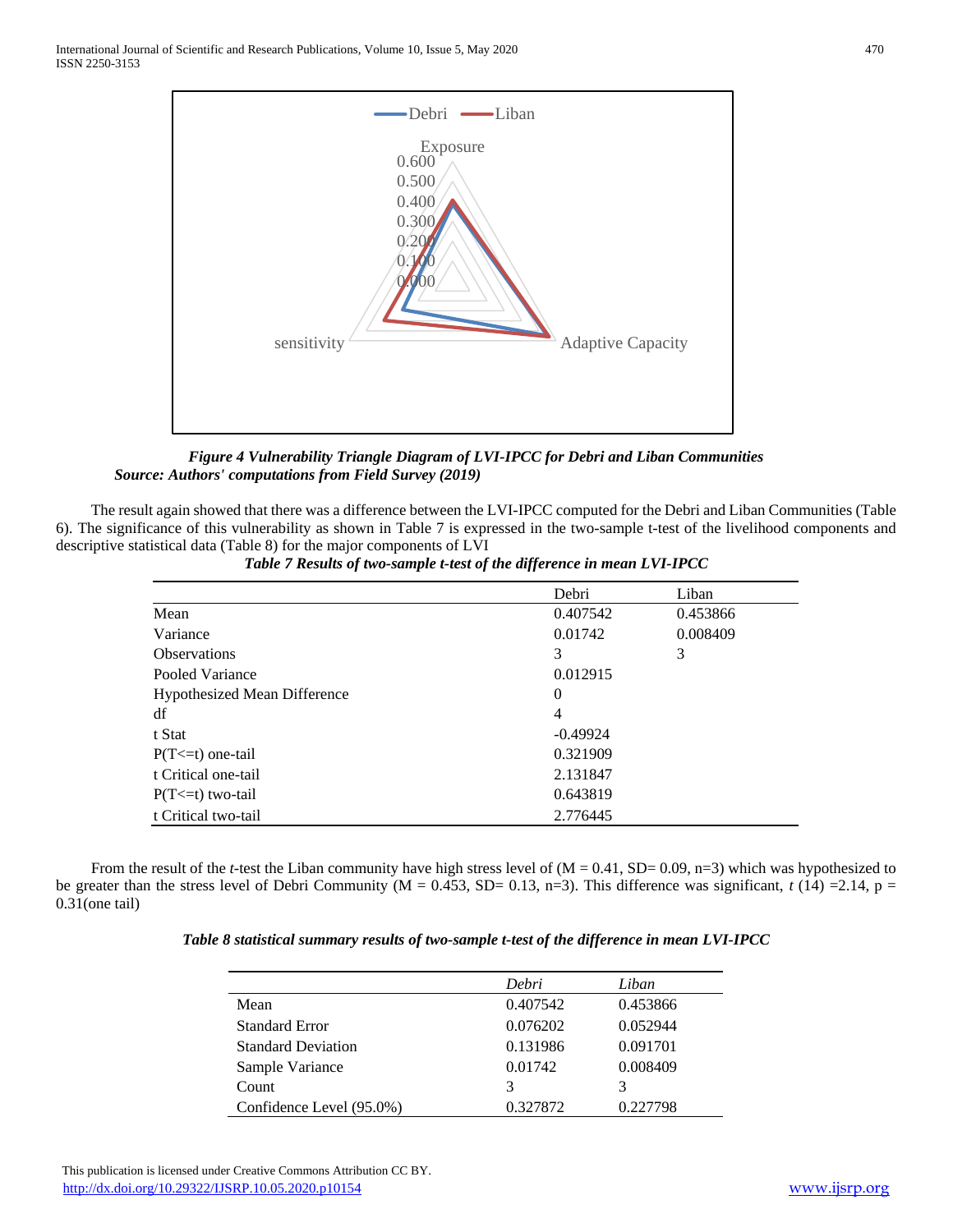## **Conclusion and Recommendation**

## **Conclusion**

 The vulnerability of small holder farmers to climate change in Logo Anseba sub region of Eritrea was assessed by using the livelihood vulnerability index assessment approach. The analyzed result revealed that Liban households were more vulnerable in terms of all the major components. The overall LVI calculated revealed that Liban households were found vulnerable to climate change and variability with LVI value of 0.450 as compared to Debri households with 0.388.

 The LVI-IPCC approach also indicate similar result of vulnerability to climate change in both communities It shows that households in Liban still holds greater vulnerability – 0.0609 as compared to Debri households with LVI-IPCC value of -0.047

 The study underlined that climate change is affecting the subsistence agricultural communities of logo Anseba sub-region. Therefore, climate change adaptation should be an integral component of a holistic effort to build resilience of communities to the vulnerability of climate change and variability being experienced.

## **Recommendations**

 Logo Anseba sub region is one of the most vulnerable groups to the adverse effects of climate change mainly because of the low adaptive capacity and high exposure due to its semi-arid climatic condition. Hence this study provides the following recommendations. First, the local government should give some development priority in Liban community to minimize the level of sensitivity to climate change and variability. In Order to do this more projects should be planned in this community to modify the availability of water, food, health facilities and increase the agricultural extension systems. Even at the time of this study Liban households are utilize water from the dams of Debri community. Therefore, water projects should be enforced in Liban community. Second, the metrological agencies should be armed with sophisticated equipment to timely forecast about the imminent natural disasters and disseminate the information to the communities. Information could be abnormal weather conditions, floods and incidence pestilence and this is based on the empirical results that majority of the respondents in both communities said they didn't receive prior warning on impending disasters.

Finally, the LVI approach conducted in this study was done at a community level to compare vulnerability among the selected two communities in Logo Anseba sub region. Hence the result should be interpreted as restricted to this area. LVI provide a useful tool for development planners to evaluate livelihood vulnerability to climate change impacts. Thus, this approach should be exercised to conduct vulnerability assessment in Eritrea by concerned authorities in all sectors or researchers for that matter. **Appendix A**<br>chserved and minimum and me

|                            | observed and minimum and maximum sub-component values for Debri and Liban communities in Logo Anseba community |                         |        |        |                                      |                                      |
|----------------------------|----------------------------------------------------------------------------------------------------------------|-------------------------|--------|--------|--------------------------------------|--------------------------------------|
| <b>Major Components</b>    | Sub components                                                                                                 | units                   | Debri  | Liban  | Maximum<br>Value in both<br>villages | minimum<br>Value in<br>both villages |
| Socio-demographic          | Dependency ratio                                                                                               | ratio                   | 1.52   | 1.38   | 10                                   | $\theta$                             |
| Profile                    | Percent of female-headed households                                                                            | percent                 | 14     | 18.3   | 100                                  | $\mathbf{0}$                         |
|                            | Average age of female-head of household                                                                        | $1$ /years              | 0.0218 | 0.0214 | 0.0232                               | 0.0181                               |
|                            | Percent of households where head of<br>household has not attended school                                       | percent                 | 69.5   | 77     | 100                                  | $\boldsymbol{0}$                     |
| <b>Livelihood strategy</b> | Percent of households with family member<br>working in a different community                                   | percent                 | 31.8   | 43.3   | 100                                  | $\mathbf{0}$                         |
|                            | Percent of households dependent solely on<br>agriculture as a source of income                                 | percent                 | 89.5   | 65.8   | 100                                  | $\boldsymbol{0}$                     |
|                            | Average agricultural livelihood diversification<br>index                                                       | $1/\text{Hivelihood+1}$ | 0.196  | 0.238  | 0.33                                 | 0.11                                 |
| <b>Social networks</b>     | Average receive: give ratio                                                                                    | ratio                   | 1.18   | 1.32   | 4                                    | 0.5                                  |
|                            | Average borrow: lend money ratio                                                                               | ratio                   | 1      | 1      | 1                                    | $\boldsymbol{0}$                     |
|                            | Percent of households that have not gone to<br>their local government for assistance in the<br>past 12 months  | percent                 | 98     | 95     | 100                                  | $\mathbf{0}$                         |
| water                      | Percent of households reporting water<br>conflicts                                                             | percent                 | 11     | 80     | 100                                  | $\boldsymbol{0}$                     |
|                            | Percent of households that utilize a natural<br>water source                                                   | percent                 | 90     | 55     | 100                                  | $\boldsymbol{0}$                     |
|                            | Average time to water source                                                                                   | <b>Minutes</b>          | 33.8   | 64     | 90                                   | 30                                   |
|                            | Percent of households that do not have a<br>consistent water supply                                            | percent                 | 21.1   | 41     | 100                                  | $\mathbf{0}$                         |
|                            | Inverse of the average number of liters of<br>water stored per household                                       | 1/Liters                | 0.012  | 0.006  | 0.048                                | 0.002                                |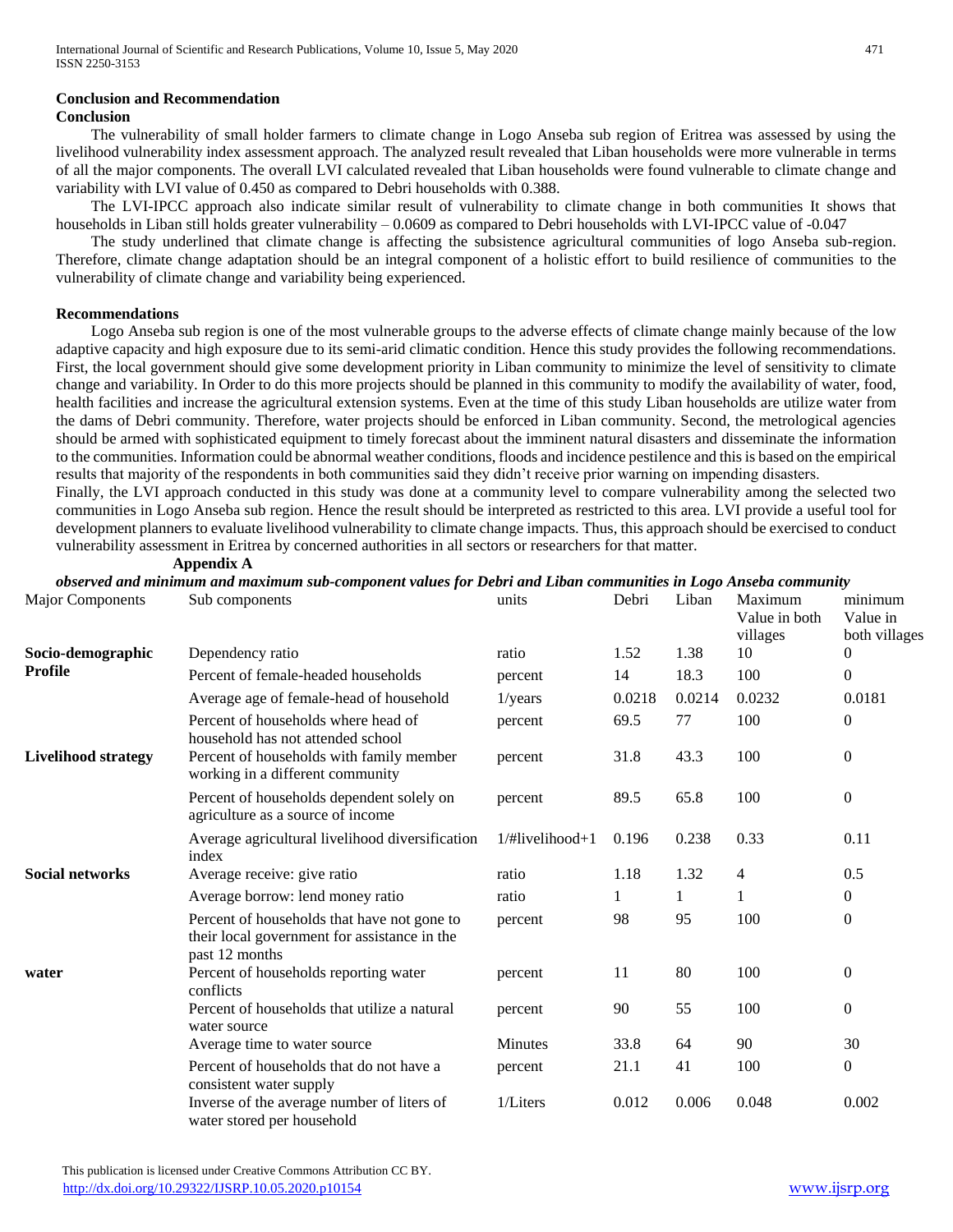International Journal of Scientific and Research Publications, Volume 10, Issue 5, May 2020 472 ISSN 2250-3153

| <b>Health</b>                                              | Average time to health facility in min. (on                                                                                           | minutes                     | 63.6 | 62.2 | 90             | 60               |
|------------------------------------------------------------|---------------------------------------------------------------------------------------------------------------------------------------|-----------------------------|------|------|----------------|------------------|
|                                                            | foot)<br>Percent of households with family member<br>with chronic illness                                                             | percent                     | 9.5  | 9.1  | 100            | $\boldsymbol{0}$ |
|                                                            | Percent of households where a family member<br>had to miss work or school in the past 6<br>months due to illness                      | percent                     | 9.2  | 6.7  | 100            | $\boldsymbol{0}$ |
|                                                            | Average malaria exposure*prevention index                                                                                             | Months*bed<br>net indicator | 1.78 | 2.15 | $\overline{4}$ | 1.5              |
| Food                                                       | Percent of households dependent solely on the<br>family farm for food                                                                 | percent                     | 84.2 | 97.5 | 100            | $\boldsymbol{0}$ |
|                                                            | Average number of months households<br>struggle to find food                                                                          | months                      | 2.23 | 5.22 | 12             | $\boldsymbol{0}$ |
|                                                            | Percent of households that do not save crops                                                                                          | percent                     | 6.3  | 10   | 100            | $\boldsymbol{0}$ |
|                                                            | Percent of households that do not save seeds                                                                                          | percent                     | 5.3  | 6.2  | 100            | $\boldsymbol{0}$ |
|                                                            | Average Crop Diversity Index                                                                                                          | $1/(#cross + 1)$            | 0.2  | 0.28 | $\mathbf{1}$   | 0.14             |
| <b>Production</b>                                          | Percent of households that use drought<br>resistant crop varieties to adapt climate change                                            | percent                     | 78.6 | 80.8 | 100            | $\boldsymbol{0}$ |
|                                                            | Percentage of household facing problems<br>related to climate change before and/or after<br>harvesting the produce(pest/weed/disease) | percent                     | 69.4 | 73.3 | 100            | $\boldsymbol{0}$ |
| <b>Natural Disasters and</b><br><b>Climate Variability</b> | Percent of households that did not receive a<br>warning about the pending natural disasters<br>since last 6years                      | percent                     | 83.2 | 85   | 100            | $\mathbf{0}$     |
|                                                            | Percent of households with an injury or death<br>as a result of flood or drought since last 6years                                    | percent                     | 1.3  | 1.4  | 100            | $\boldsymbol{0}$ |
|                                                            | Mean standard deviation of monthly average<br>of average maximum daily temperature (2009-<br>2018)                                    | Celsius                     | 1.42 | 1.47 | 2.37           | 0.97             |
|                                                            | Mean standard deviation of monthly average<br>of average minimum daily temperature (2009-<br>2018)                                    | Celsius                     | 1.35 | 1.39 | 1.96           | 0.84             |
|                                                            | Mean standard deviation of monthly average<br>precipitation (2009-2018)                                                               | millimeters                 | 74.3 | 77.8 | 240            | 2.54             |

## **Appendix B**

# *LVI–IPCC contributing factors calculation for Debri and Liban communities, Logo Anseba Eritrea*

| LVI-IPCC value           | $-0.047180036$ | $-0.0609$ |
|--------------------------|----------------|-----------|
| sensitivity              | 0.288          | 0.396     |
| <b>Adaptive Capacity</b> | 0.549          | 0.560     |
| Exposure                 | 0.385          | 0.406     |
| Contributing factors     | Debri          | Liban     |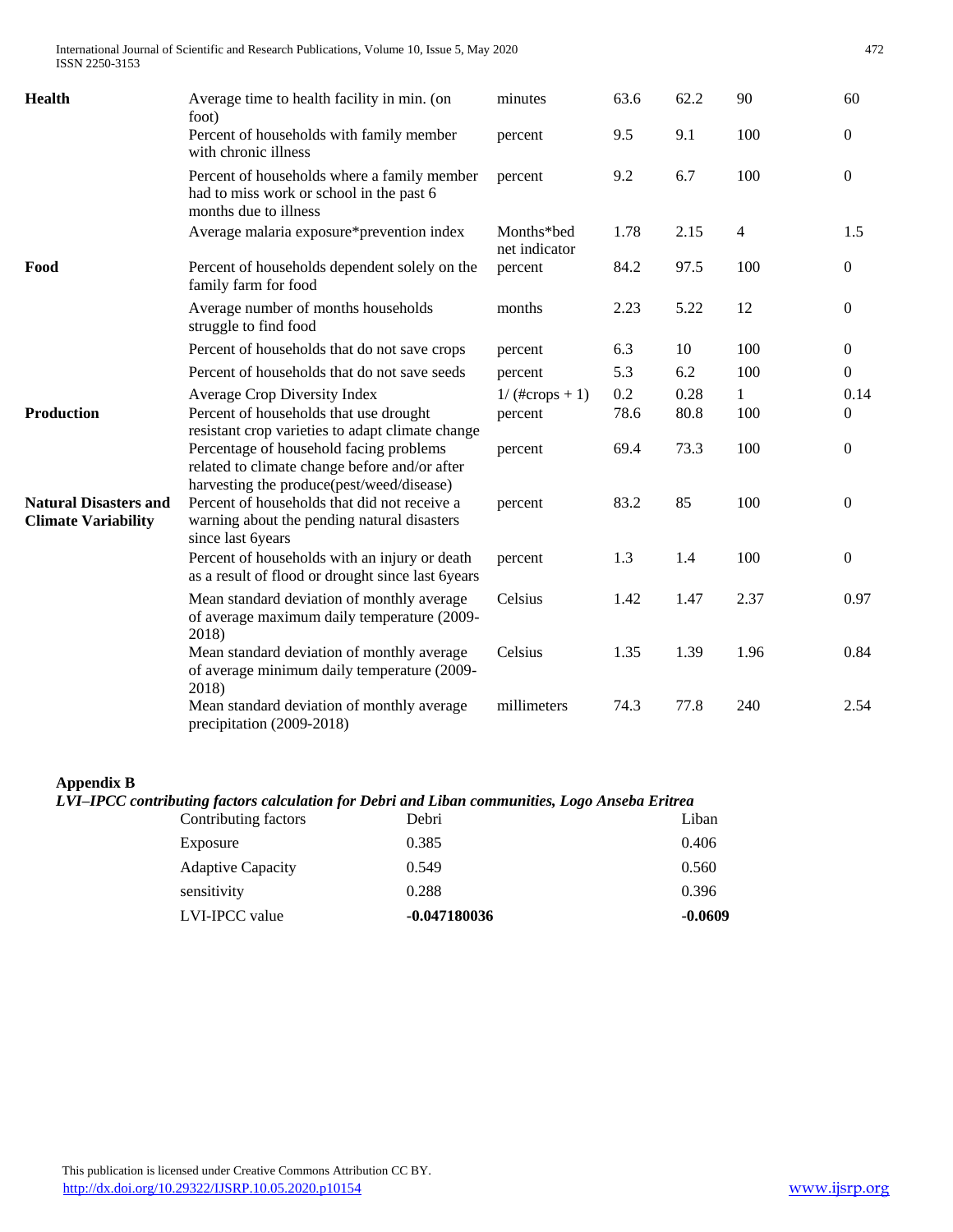International Journal of Scientific and Research Publications, Volume 10, Issue 5, May 2020 473 ISSN 2250-3153

| <b>Appendix C</b><br>Major<br>Components                                                                                | Sub components                                                                                                               |                                       |                                                                       | Liban |             | Maximum Value<br>in both villages |                                  | minimum<br>Value in both<br>villages          | Liban | Index value for | NDCV value for<br>Liban                                                                                                        |  |
|-------------------------------------------------------------------------------------------------------------------------|------------------------------------------------------------------------------------------------------------------------------|---------------------------------------|-----------------------------------------------------------------------|-------|-------------|-----------------------------------|----------------------------------|-----------------------------------------------|-------|-----------------|--------------------------------------------------------------------------------------------------------------------------------|--|
| <b>Natural</b><br><b>Disasters and</b><br><b>Climate</b><br><b>Variability</b>                                          | Percent of households that<br>did not receive a warning<br>about the pending natural<br>disasters since last 6years<br>NDCV1 |                                       |                                                                       | 85    | 100         |                                   |                                  | $\overline{0}$                                | 0.917 |                 | 0.435                                                                                                                          |  |
| (NDCV)                                                                                                                  | Percent of households with<br>an injury or death as a result<br>of flood or drought since last<br>6years NDCV 2              |                                       |                                                                       | 1.4   | 100         |                                   |                                  | $\boldsymbol{0}$                              | 0.092 |                 |                                                                                                                                |  |
|                                                                                                                         | Mean standard deviation of<br>monthly average of average<br>maximum daily temperature<br>(2009-2018) NDCV 3                  |                                       |                                                                       | 1.47  | 2.37        |                                   |                                  | 0.97                                          | 0.357 |                 |                                                                                                                                |  |
|                                                                                                                         | Mean standard deviation of<br>monthly average of average<br>minimum daily temperature<br>(2009-2018) NDCV 4                  |                                       |                                                                       | 1.39  | 1.96        |                                   |                                  | 0.84                                          | 0.491 |                 |                                                                                                                                |  |
|                                                                                                                         | Mean standard deviation of<br>monthly average<br>precipitation (2009-2018)<br><b>NDCV5</b>                                   |                                       |                                                                       | 77.8  | 240         |                                   |                                  | 2.54                                          | 0.317 |                 |                                                                                                                                |  |
| Step 1 (repeat for NDCV 2, NDCV 3) <b>Index</b> <sub>NDCV<sub>Liban</sub> = <math>\frac{85-0}{100-0}</math> = .85</sub> |                                                                                                                              |                                       |                                                                       |       |             |                                   |                                  |                                               |       |                 |                                                                                                                                |  |
| Step 2 (repeat for NDCV 2, NDCV 3)<br>0.917+0.092+0.357+0.491+0.317 = 0.435                                             |                                                                                                                              |                                       |                                                                       |       |             |                                   |                                  |                                               |       |                 | $\overbrace{NDCV_{Liban}}^{1000} = \frac{\sum_{i=1}^{n} index s_{di}}{n} = \frac{NDCV1 + NDCV2 + NDCV3 + NDCV4 + NDCV\%}{5} =$ |  |
| Step<br>3                                                                                                               | (repeat)                                                                                                                     | for                                   | <b>NDCV</b>                                                           | 2,    | <b>NDCV</b> | 3                                 |                                  |                                               |       |                 | $LVI_{Liban} = \frac{\sum_{n=1}^{n} W_{M_i} M d_i}{\sum_{i=1}^{8} W_{M_i}}$                                                    |  |
|                                                                                                                         | Contributing factors                                                                                                         |                                       | Major Component                                                       |       |             | Major<br>Component<br>Value       | Liban                            | Number of sub<br>component<br>major component | per   |                 | contributing factor value<br>Liban                                                                                             |  |
|                                                                                                                         | <b>Adaptive Capacity</b>                                                                                                     |                                       | Socio-demographic profile<br>Livelihood strategies<br>Social networks |       |             |                                   | 0.435<br>0.558<br>0.728          | 4<br>3<br>3                                   |       |                 | 0.560                                                                                                                          |  |
| sensitivity                                                                                                             |                                                                                                                              | water<br>Health<br>Food<br>Production |                                                                       |       |             |                                   | 0.481<br>0.164<br>0.347<br>0.771 | 5<br>4<br>5<br>2                              |       |                 | 0.396                                                                                                                          |  |
| Exposure                                                                                                                |                                                                                                                              | Variability                           | Natural Disasters and Climate                                         |       |             |                                   | 0.406                            | 5                                             |       |                 | 0.406                                                                                                                          |  |
| LVI-IPCC value<br>$(4)(0.435)+(3)(0.738)+(3)(0.721)+(5)(0.461)+(4)(0.164)+(5)(0.435)+(2)(0.730) = 0.465$                |                                                                                                                              |                                       |                                                                       |       |             |                                   |                                  |                                               |       |                 | $-0.0609$                                                                                                                      |  |
|                                                                                                                         |                                                                                                                              |                                       | $4+3+3+5+4+5+5+2$                                                     |       |             |                                   |                                  |                                               |       |                 |                                                                                                                                |  |
| <b>Appendix D</b>                                                                                                       |                                                                                                                              |                                       |                                                                       |       |             |                                   |                                  |                                               |       |                 |                                                                                                                                |  |

 **Step 1** repeat all steps in Appendix B

**Step 2** (repeat for all contributing factors): **Adapive capacity**<sub>Liban</sub> =  $\frac{\sum_{i=1}^{n} W_{M_i} M_d}{\sum_{i=1}^{n} W_{M_i}}$  $\sum_{i=1}^{n} W_{M_i} M_{d_i} = \frac{(4)(0.435) + (3)(0.558) + (3)(0.728)}{4+3+3}$  $\frac{4+3+3}{2} =$ 0.560

**step 3** (repeat for both communities) :  $LVI - IPCC = (e_{Liban} - a_{Liban}) * S_{Liban} = (0.406 - 0.560) * 0.396 = -0.0609$